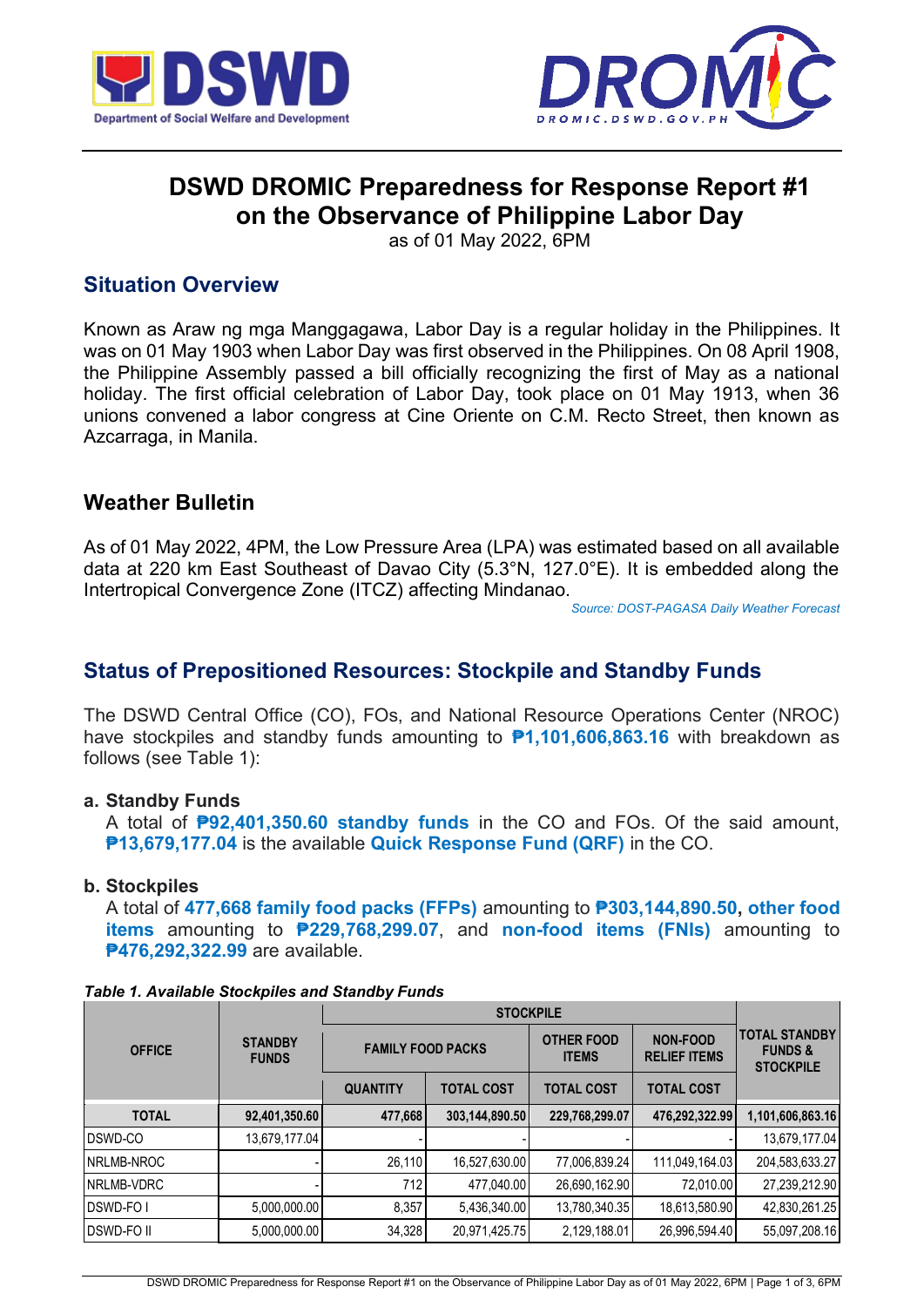



| 5,955,038.04 | 10,345                                                                                                                                                                                                       | 5,268,569.06   |               |                                                                                                                                                  |                                                                    |
|--------------|--------------------------------------------------------------------------------------------------------------------------------------------------------------------------------------------------------------|----------------|---------------|--------------------------------------------------------------------------------------------------------------------------------------------------|--------------------------------------------------------------------|
|              |                                                                                                                                                                                                              |                | 3,822,872.44  | 15,660,734.85                                                                                                                                    | 30,707,214.39                                                      |
|              | 8,194                                                                                                                                                                                                        |                | 3,109,962.00  |                                                                                                                                                  | 77,244,365.43                                                      |
|              | 22,884                                                                                                                                                                                                       |                | 9,984,849.00  | 18,525,527.34                                                                                                                                    | 50,061,435.30                                                      |
|              | 26,214                                                                                                                                                                                                       | 12,906,136.97  | 7,540,166.54  | 37, 167, 534. 65                                                                                                                                 | 62,614,480.66                                                      |
|              | 16,154                                                                                                                                                                                                       |                | 2,169,262.40  | 19,058,332.64                                                                                                                                    | 34,305,749.04                                                      |
|              | 11,930                                                                                                                                                                                                       |                | 26,338,672.73 | 3,712,382.61                                                                                                                                     | 41,459,955.34                                                      |
|              | 23,380                                                                                                                                                                                                       | 14,721,559.27  | 1,842,842.50  | 31,433,626.87                                                                                                                                    | 52,998,028.64                                                      |
|              | 16,984                                                                                                                                                                                                       |                | 3,903,982.72  | 9,324,796.51                                                                                                                                     | 27,510,365.39                                                      |
|              | 25,845                                                                                                                                                                                                       | 18,616,680.41  |               | 29,074,277.30                                                                                                                                    | 77,026,828.95                                                      |
|              | 21,121                                                                                                                                                                                                       |                | 12,769,213.00 | 17,785,030.80                                                                                                                                    | 48,742,905.80                                                      |
|              | 43,091                                                                                                                                                                                                       |                | 7,638,855.00  |                                                                                                                                                  | 72,062,141.78                                                      |
|              | 152,123                                                                                                                                                                                                      | 105,024,583.60 | 239,005.61    | 6,456,378.60                                                                                                                                     | 116,719,967.81                                                     |
|              | 3,109                                                                                                                                                                                                        |                |               | 3,478,009.21                                                                                                                                     | 10,664,334.88                                                      |
|              | 26,787                                                                                                                                                                                                       |                | 3,580,076.44  | 29,994,590.19                                                                                                                                    | 56,059,597.13                                                      |
|              | 5,000,000.47<br>5,315,622.78<br>5,000,642.50<br>5,000,000.00<br>5,000,000.00<br>5,000,000.00<br>5,000,000.00<br>6,193,317.50<br>5,090,000.00<br>5,000,969.85<br>5,000,000.00<br>1,165,763.30<br>5,000,819.12 |                |               | 5,181,167.80<br>16,235,436.18<br>8,078,154.00<br>6,408,900.00<br>9,281,586.16<br>13,098,662.00<br>25,485,800.00<br>1,941,107.92<br>17,484,111.38 | 63,953,235.16<br>23, 142, 553. 74<br>33,936,516.93<br>4,079,454.45 |

*Note: The Inventory Summary is as of 01 May 2022, 4PM. Replenishment of standby funds for DSWD Central Office and DSWD-FO NCR is currently being processed.*

 *Sources: DRMB and NRLMB*

## **Situational Reports**

#### **DSWD-DRMB**

| <b>DATE</b> | SITUATIONS / ACTIONS UNDERTAKEN                                                                                                                                                                                                                              |  |  |  |  |  |  |  |
|-------------|--------------------------------------------------------------------------------------------------------------------------------------------------------------------------------------------------------------------------------------------------------------|--|--|--|--|--|--|--|
| 01 May 2021 | The Disaster Response Operations Monitoring and Information Center<br>(DROMIC) of the DSWD-DRMB is virtually monitoring and closely coordinating<br>with concerned DSWD Field Offices for significant updates on preparedness<br>measures and actions taken. |  |  |  |  |  |  |  |

#### **DSWD-FO CAR**

| <b>DATE</b> | <b>SITUATIONS / ACTIONS UNDERTAKEN</b>                                                                                |
|-------------|-----------------------------------------------------------------------------------------------------------------------|
|             | DSWD FO-CAR ensures the following:<br>$\bullet$                                                                       |
|             | 1. Adequate and readily available FNI's for possible augmentation:                                                    |
|             | The Regional Logistics Management Section ensured the continuous<br>$\bullet$                                         |
|             | production and availability of Food and Non-food Items.                                                               |
|             | Ensured adequate prepositioned goods to the satellite warehouses to<br>$\bullet$                                      |
|             | warrant adequate supply of FNFIs as need arises.                                                                      |
| 01 May 2021 | 2. Skeletal duty of the DRIMS and DRRS during the weekends for the                                                    |
|             | response activities and management of reports.                                                                        |
|             | 3. Provincial Action Team under DRMD are alerted and on standby for the<br>monitoring of the areas of responsibility. |
|             | 4. Continuous coordination with LGUs and other partner agencies through                                               |
|             | PAT and Project Development Officers are assigned in the provinces.                                                   |
|             | 5. Availability of transport vehicles as need arises.                                                                 |

*\*\*\*\*\**

*The Disaster Response Operations Monitoring and Information Center (DROMIC) of DSWD-DRMB is closely coordinating with concerned DSWD Field Offices for significant disaster response updates and assistance provided.*